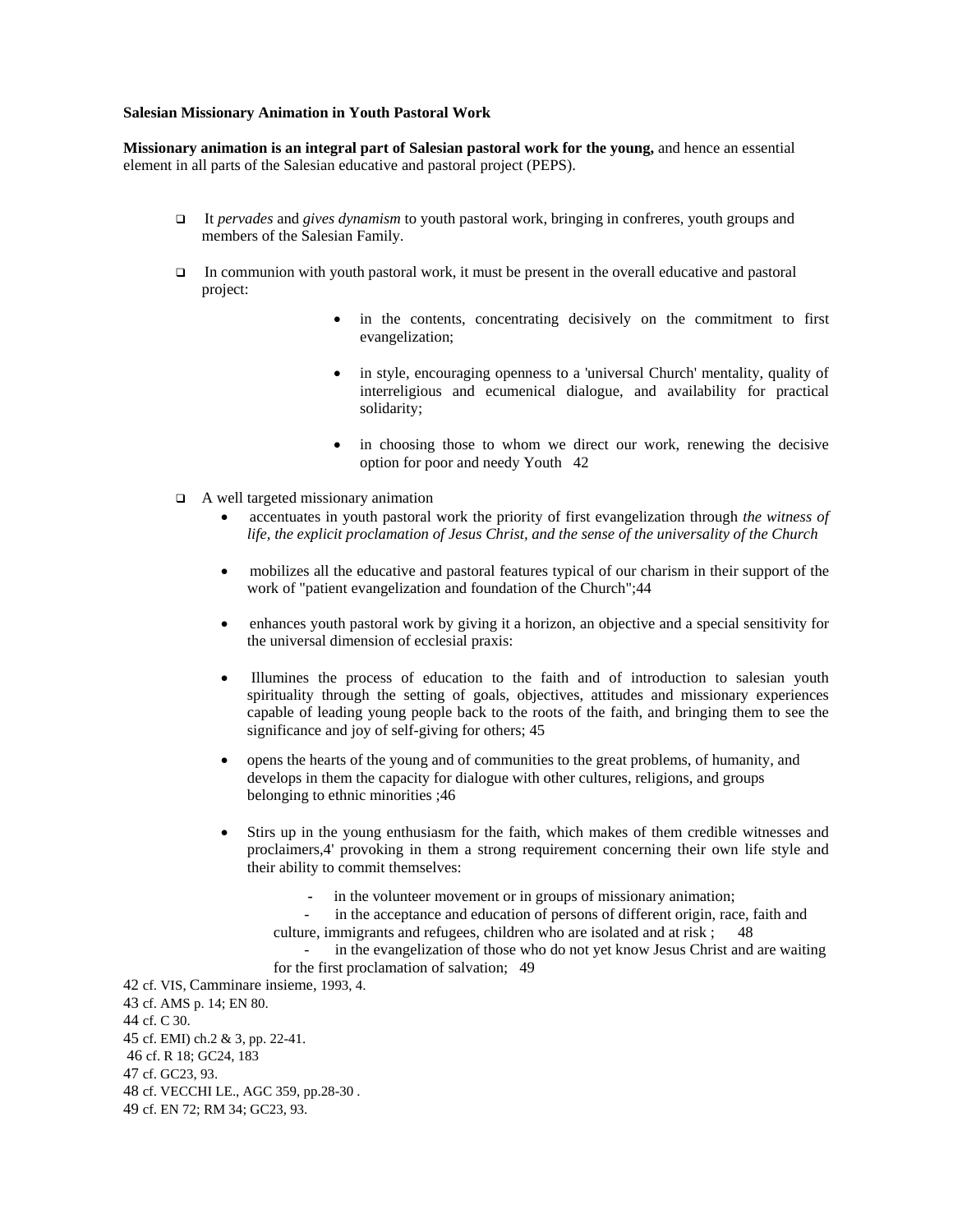Missionary animation and youth pastoral work, therefore, orient young people to a comprehensive love of life, open to culture and ideals, to sharing and solidarity, capable of the courage to dream as did Don Bosco of new worlds and new people. 50

#### **Salesian Missionary Animation and Vocational Pastoral Work**

"In the salesian pedagogy of faith the vocational option is the mature and indispensable result of all human and Christian growth". 51

- An authentic missionary animation has the task of presenting the missionary vocation within vocational pastoral work, by helping the young to "discover their own niche in the building of the Kingdom and to will it with joy and determinatiort',52 and to give a unique sense to their own existence: "to make of it an acknowledgement of the absolute greatness of God and a response to his love". 53
- The missionary reality continually opens new horizons and reveals frontier zones where man's future is at stake. For this reason it has a strong motivating power for jolting consciences and stirring up generous responses of vocational commitment.
- Within youth pastoral work and in its privileged relationship with vocational pastoral work, Missionary Animation presents the particular aspect of the missionary vocation (lay, religious and priestly) as the greatest freely given response of a person to the Lord's call.
- Missionary animation and vocational pastoral work, moreover, find common ground in the education of the young to values, attitudes and involvement, such as:
	- **-** the gratuitous nature of service in places which are humble, uncomfortable and difficult;
	- **-** the sense of the worldwide aspect;
	- **-** total self-donation in medium and long-term experiences of volunteer missionary work;
	- **-** the capacity for openness and dialogue with persons from other cultures and different religious convictions;
	- **-** generous commitment in service to the very poor and to those who have not yet received the revelation of God's love;
	- **-** the desire to give a permanent and generous response to the mission ad gentes. 54 **-**
- "There is no testimony without witnesses, just as there is no mission without missionaries,,. 55 The common commitment between the two sectors of missionary animation and vocational pastoral work finds its best expression in the care and development of missionary vocations in the strict sense: "Such a 'special vocation' is not something that makes them exceptional in respect of other confreres, but rather a more lively and generous expression of the vocation of all" . 56
- "Do al] you can to foster vocations for both the Sisters and the Salesians" . 57 "The Salesians go to the missions to stay there. Their commitment, while respecting the seasons of the Lord of the harvest, is characterized by an immediate rendering indigenous of the Congregation. This require an adequate inculturation in vocational discernment, and the special following up of candidates from ethnic minorities' . 58

 50 cf. VIGANó E., in EMI) p.36. 51 GC23, 149; ef. e 37. 52 GC23, 150. 53 GC23, 156. 28. 54 RM 65. 55 RM 56 VIGANò E., o. e. p. 11. 57 Don Bosco's Collected Letters, IV, Letter 2556. SEI, Turin, p.33258. ODORICO L., o.c. p.S.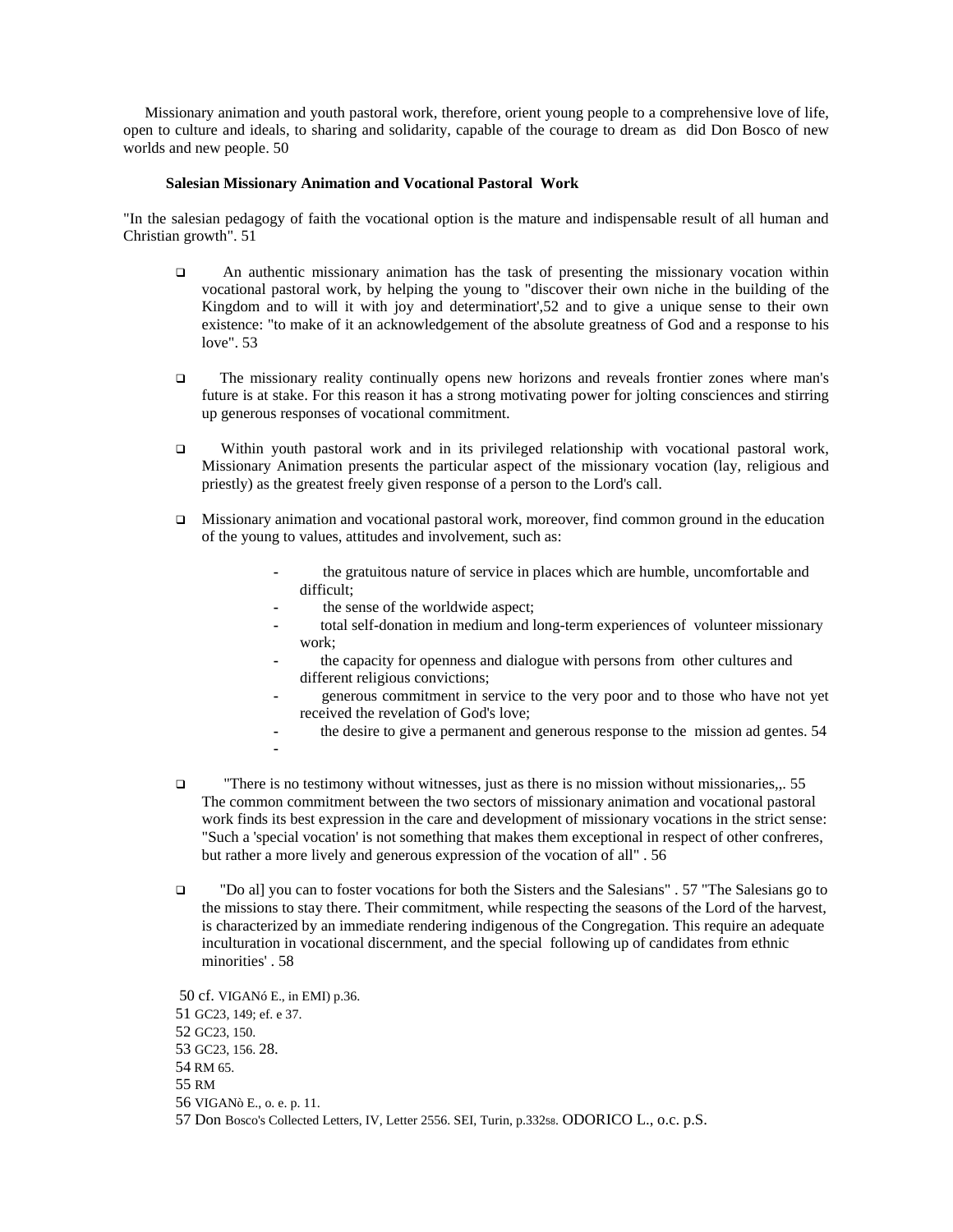Finally, missionary animation strengthen the faith and vocation of those who engage in it. In recent decades there has been noticed a connection, which is not fortuitous, between missionary commitment and renewal of Religious Life: "It is in the missions in fact that one experiences more clearly that the Gospel is the precious 'good news' for the present day, and that the faith of the confreres themselves becomes reawakened as they proclaim the events of Christ" .59 'Faith is strengthened when it is given to others".  $60$ 

In the light of all we have said about salesian missionary animation, the following **OBJECTIVES** emerge:

- **To promote interest in the missions ad gentes in the educative and pastoral community.**
- **To foster the formation of all members of the EPC in witness of life and to the commitment to radiate and communicate their own faith.**
- **To propose ways of practical realization to facilitate in the educative community the commitment for the missions ad gentes.**

#### **THE PROVINCIAL DELEGATE FOR MISSIONARY ANIMATION**

#### *Identity and tasks*

### 1. **The identity of the Provincial Delegate for Missionary Animation** 61

- The Provincial Delegate for Missionary Animation is the witness to and promoter of the Province's commitment to the mission ad gentes.
- $\triangleright$  "To live and work together is for us Salesians a fundamental requirement and a sure way of fulfilling our vocation". 62 To be a true work o evangelizacion, missionary animation is of its nature communal. The DIAM must be aware of this and strive to work in harmony with all the oher organism of provincial animation.
- $\triangleright$  His deep ecclesial sense makes him a person capable of the efficacious organization of various initiatives, which can create a healthy missionary concern within pastoral work, to urge it to get out of its hidebound horizons and point to new ones.
- $\triangleright$  The DIAM, like every Salesian, "accepts responsibility for his own formation".63 In addition to this personal qualities and talents, he will try to acquire other skills, e.g.: Knowledge of interreligious and intercultural contexts, the ability to communicate and to conduct reflections on missionary facts.

<sup>59</sup>VIGANó E., o.c. p.35

<sup>60</sup>RM 2. 30;

<sup>61</sup> For this chapter we refer the reader in particular to: MELIDA A*., La figura del Delegado inspectorial para la Animación misionera*: responsabilidades, competencias, método, in Animación Misionera Salesiana, *Primer encuentro de Delegados Inspectoriales de América Latina.* Lima – 1991. Rome, 1991. La propuesta pastoral de la Animación Misionera Salesiana. Delegación Nacional Salesiana de Pastoral Juvenil. Madrid, 1991.

<sup>62</sup> C49

<sup>63</sup> C99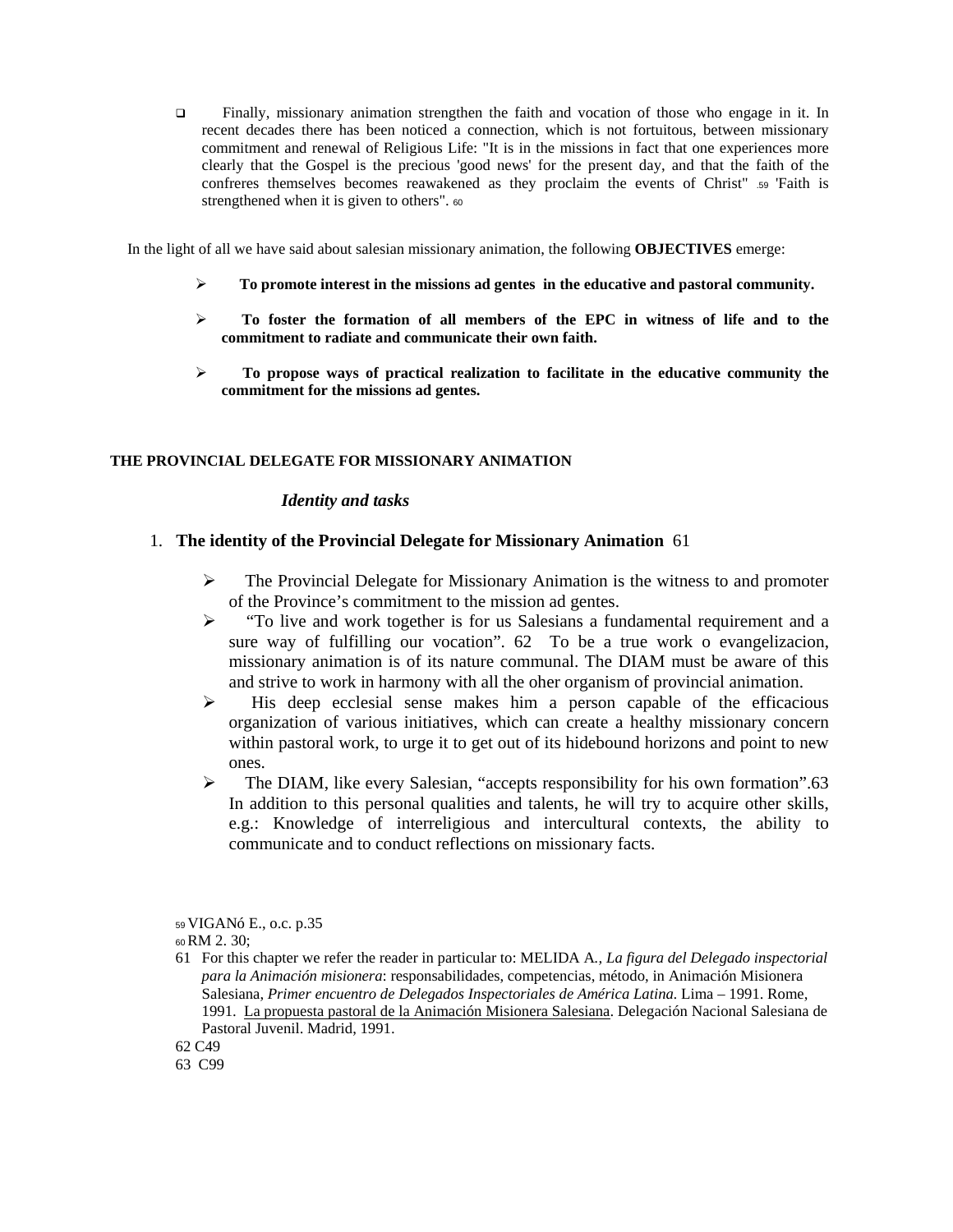## **The tasks of the Provincial Delegate for Missionary Animation**

 To attain the objectives indicated in the preceding chapter, the Provincial Delegate assumes the task of translating them into strategies and interventions in the provincial programming of his own sector.

The tasks which derive from this first objective are:

**To bear witness to his own faith** by observing the options and motivations which prompt us to assume a certain style of life.

What qualifies animation is not only the practical details but the ability to put across, through the eloquent language of his own existence, the values he wants to transmit and the experience in which he wants to involve those he is addressing: "*One is a missionary first of all through what one is, before being so through what he says or does";* 64

- **To promote information and the knowledge of missionary activity** in the cultural and social contexts of other peoples, whit in regard to the possibilities and difficulties met with in evangelization and the work of the missionaries. 65 And so it will be useful:
	- to set up a provincial **Documentation Centre**, or database, make it available for initiatives of missionary animation, and encourage its use within the educative community as a source of information;
	- to encourage **an updated knowledge of experiences of missionary life in the Church and in the Congregation** through provincial newsletters, local Salesian Bulletins, and in particular through the "good night" ( or the "good morning") on the  $11<sup>th</sup>$  of each month, recalling the first missionary expedition; 66
	- the foster the production of *publications and audiovisuals,* the setting up of *mini-projects,* and subscriptions to easy consultation of *missionary reviews;*
	- to promote in particular way the production of teaching aids concerning *themes of development, worldwide attitudes, and interreligious dialogue;*
	- to collaborate with **missionary organism of the local Church** for a reciprocal enrichment as regards information, formation and the joint realization of activities.
- **Maintain contact with missionaries of one's own Province, or those passing through.** This implies:
	- $\div$  Letting the local communities of the Province know in good time when there are missionaries passing through, so that they can invite them as *living and eloquent witnesses of the mission ad gentes*, so that by telling the story of their decision ad vitam, they may communicate the joy of their self-giving, pass on the search for truth, and provide authoritative documentation of transforming power of the Gospel. 67

\_\_\_\_\_\_\_\_\_\_\_\_\_\_\_\_\_\_\_\_\_\_\_\_\_

<sup>64</sup> RM 23; cf. GC24, 151; VIGANÒ E., o.c. p.35

<sup>65</sup> cf. AMS, p. 16

<sup>66</sup> To this end use can be made of materials already existing, e.g. those of the VIS (International Volunteer Movement for Development) via Appia Antica, 124, 00179 Rome.

<sup>67</sup> cf. VECCHI J.E., o.c. p. 297.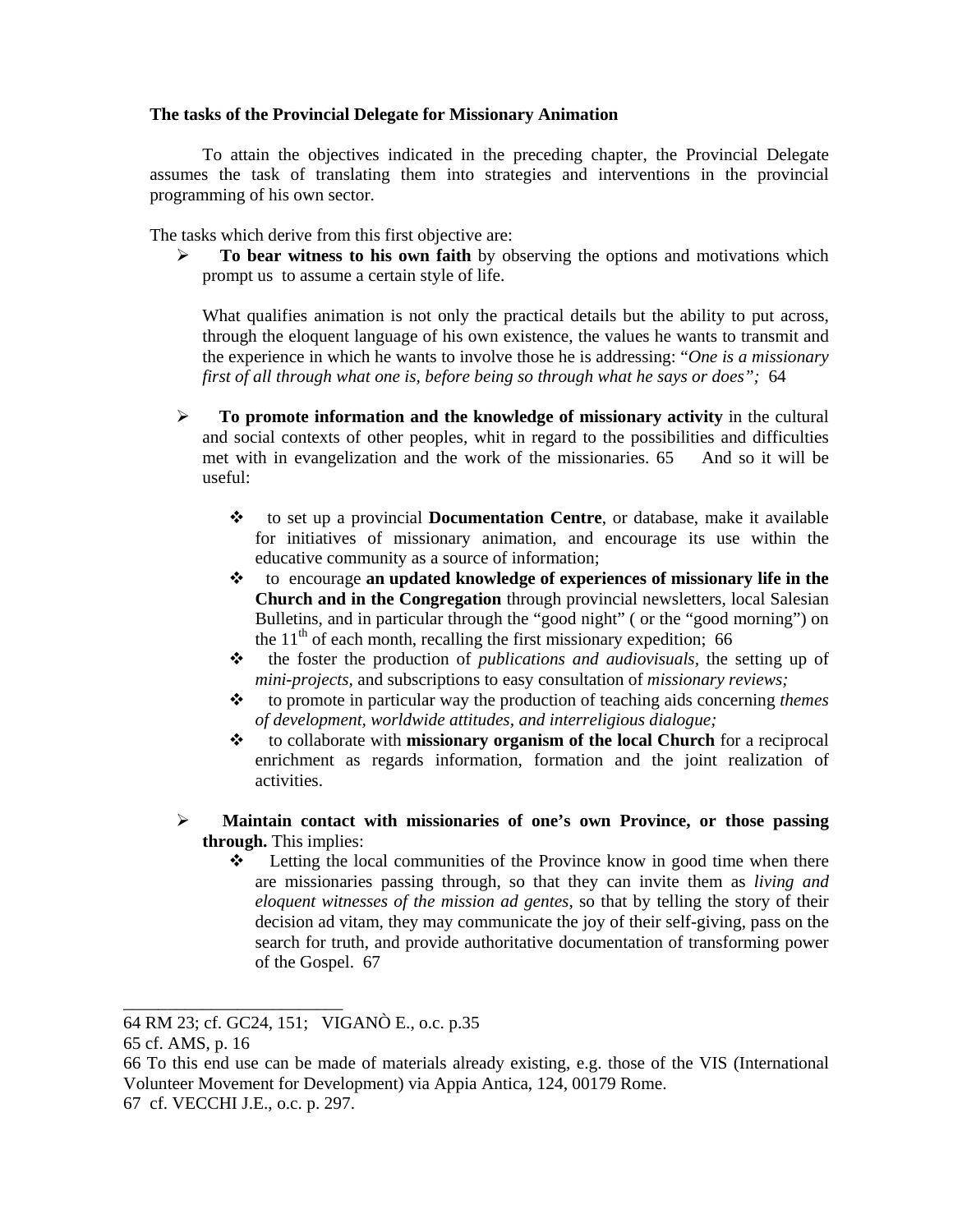- $\bullet$  Programming with them at provincial level meetings, forums, days of missionary formation, etc.;
- \* Keeping missionary confreres of Province informed about *courses of missiology* and sessions of missionary formation in the various Study Centres and Universities, and about meetings for formation and verification organized for resident missionaries;
- \* Knowing and keeping *contact with the families of missionaries* of the Province, organizing meetings with them and the Salesian Family for the sharing of ideals and missionary information.
- Revive **the sense of belonging to the one mission of the Church and the Congregation.** For this purpose, the Delegate will take care to form and inform the confreres and Groups of the Salesian Family in the Province on:
	- Reflections, proposals and eventual directives coming from the Centre of the Congregation:
		- o Letters of the Rector Mayor about the Missions;
		- o Initiatives, publications and guidelines from the Councillor for the Missions and his Department.
		- o Projects for development proposed for the World and Salesian Mission Days.
		- o Proposals for ongoing formation of missionaries at world level.
	- Initiatives of missionary formation coordinated with the youth pastoral team and other branches of the Salesian Family, in particular those of a missionary character and those involving responsible involvement in strategies in areas most at risk or great social need.
	- Manifestations, celebrations and ecclesial gatherings of a missionary kind, particularly those of national branch of the Pontifical Missionary Union, of other missionary Congregations, the national and diocesan Caritas organization, local committees for justice and peace, etc.

## **Fostering the formation of all members of the EPC, so that they can give living witness, and spread and communicate their own faith.**

 The information on missionary activity goes beyond satisfying curiosity and occasional interest. It stimulates a universal outlook, educates to reflection on the significance of facts, problems and cultures which are interrelated, and throws light on the perception of the religious experience present in peoples as a universal search for the absolute even to the understanding of history in which God is present as guide. 68

 In the formation sector, the task of the DIAM extend to both the contents the ways they can be accessed:

 **Formation of a missionary awareness ad gentes,** such that each one will know he has been sent to radiate his own faith and feel an interior force compelling him to communicate

 **\_\_\_\_\_\_\_\_\_\_\_\_\_\_\_\_\_\_\_\_\_\_\_\_** 

69 For this purpose use should be made of the outstanding parts of the liturgical year, the missionary month of October, the salesian world missions day (DOMISAL), missionary departures, etc.

cf. ID, p.296

the others the reason for his hope: "An obligation is laid on me, and woe to me if I do not proclaim the Gospel".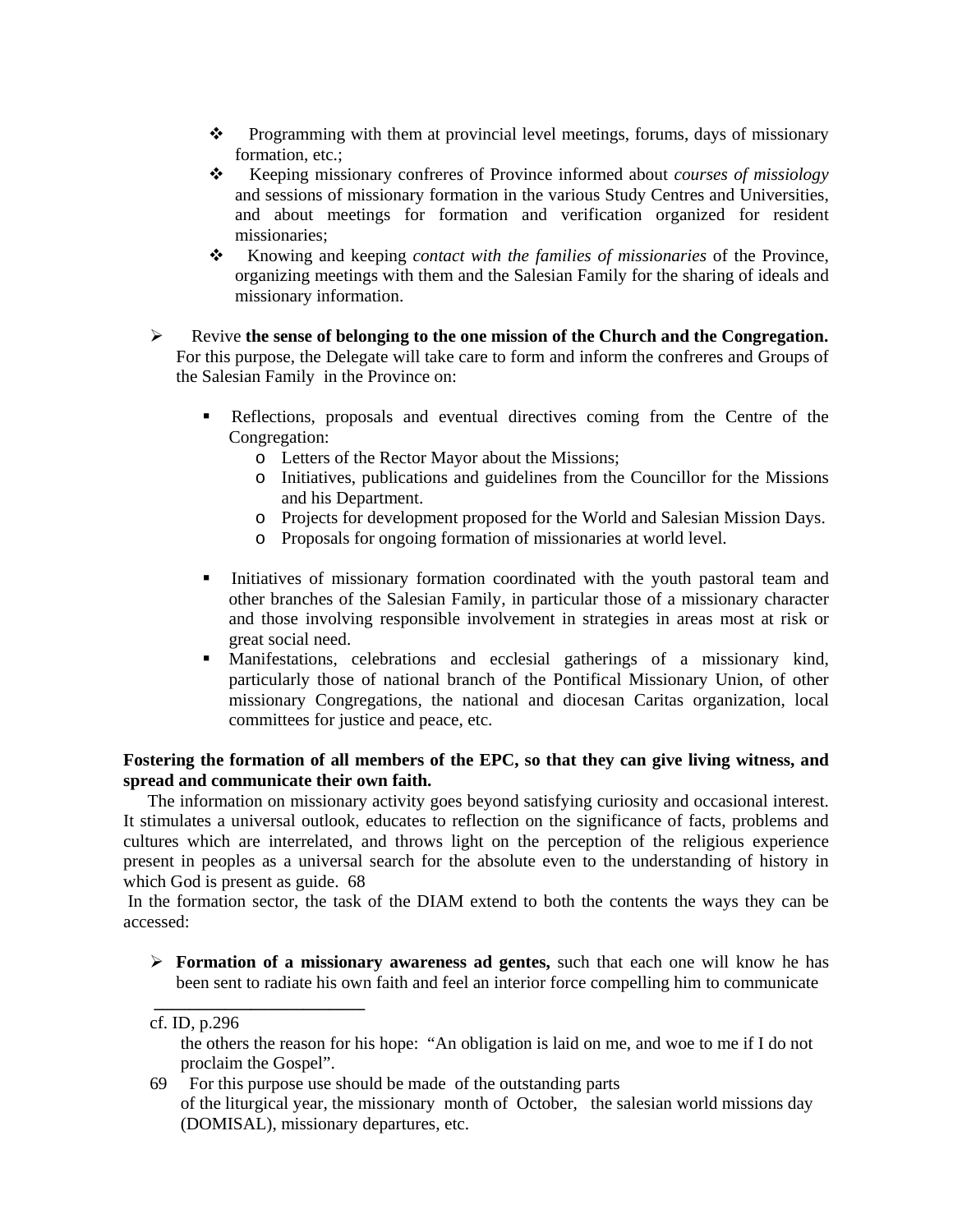- $\triangleright$  See to it that programs of initial and ongoing formation of the EPC, **specific themes of systematic missiology** are included, e.g. the mission of the Church, approach to ecumenism, interreligious dialogue and inculturation, history of the salesian mission, typical missionary figures, etc.
- **Emphasize the explicit missionary catechetical content** in process of the education of young people to the faith, and in particular:

 The urgency of the Kingdom, the universal call of men to salvation, the mission of the Church to be the "sign and instrument" of such a vocation in the world, learning the "ways of the mission: *poverty, meekness, acceptance of suffering and persecutions,the desire for justice and peace, in other words the Beatitudes, lived in apostolic life."* 70

- Foster **initiatives of solidarity** aimed at creating new ethical models of behaviour, because "faith without works is dead". 71
- **Propose a spiritual process of ongoing conversion by comparing one's personal life**  with the paschal kerigma: such an attitude in essential for every kind or new evangelization, by making one's witness a free and joyful presentation of the faith. For this purpose it will be useful to organize days of missionary spirituality or retreats animated by missionaries or by specialists in missiology.

## **Propose practical ways for facilitating in the educative community the making for a commitment to the missions ad gentes.**

Communication and formation to the missionary dimension ad gentes is based on concrete proposals and structures for creating and sustaining attitudes of ecclesial membership, and of service and commitment to the missions. And so he Provincial Delegate for Missionary Animation will have the task of

- **Drawing up** and presenting to the EPC a *simple, realistic and concrete* **PROJECT FOR MISSIONARY ANIMATION**. Such a project:
	- Will be integrated into (and not merely joined to) the Salesian Educative and Pastoral Project at provincial and local level 72 to provide a re-reading from the standpoint of the missions ad gentes.
	- Will be able to put forward and verify obligations, activities and experience of openness and mentality of the universal Church, by educating to attitudes of freely given service and long term commitment in frontier mission work.
	- Will take account of the indications of the Document "Educating to the Missionary Dimension" in both the elaboration of the above-mentioned Project and in meetings for missionary youth movement.

\_\_\_\_\_\_\_\_\_\_\_\_\_\_\_\_\_\_\_\_\_\_\_

<sup>69 1</sup> Cor 9,16; cf. 1 Pt 3,15; AMS, p.17.

<sup>70</sup> RM 91; cf. Mt 5,1-12.

<sup>71</sup> Jas 2,17 .

<sup>72</sup> cf. EMD, pp. 45-46.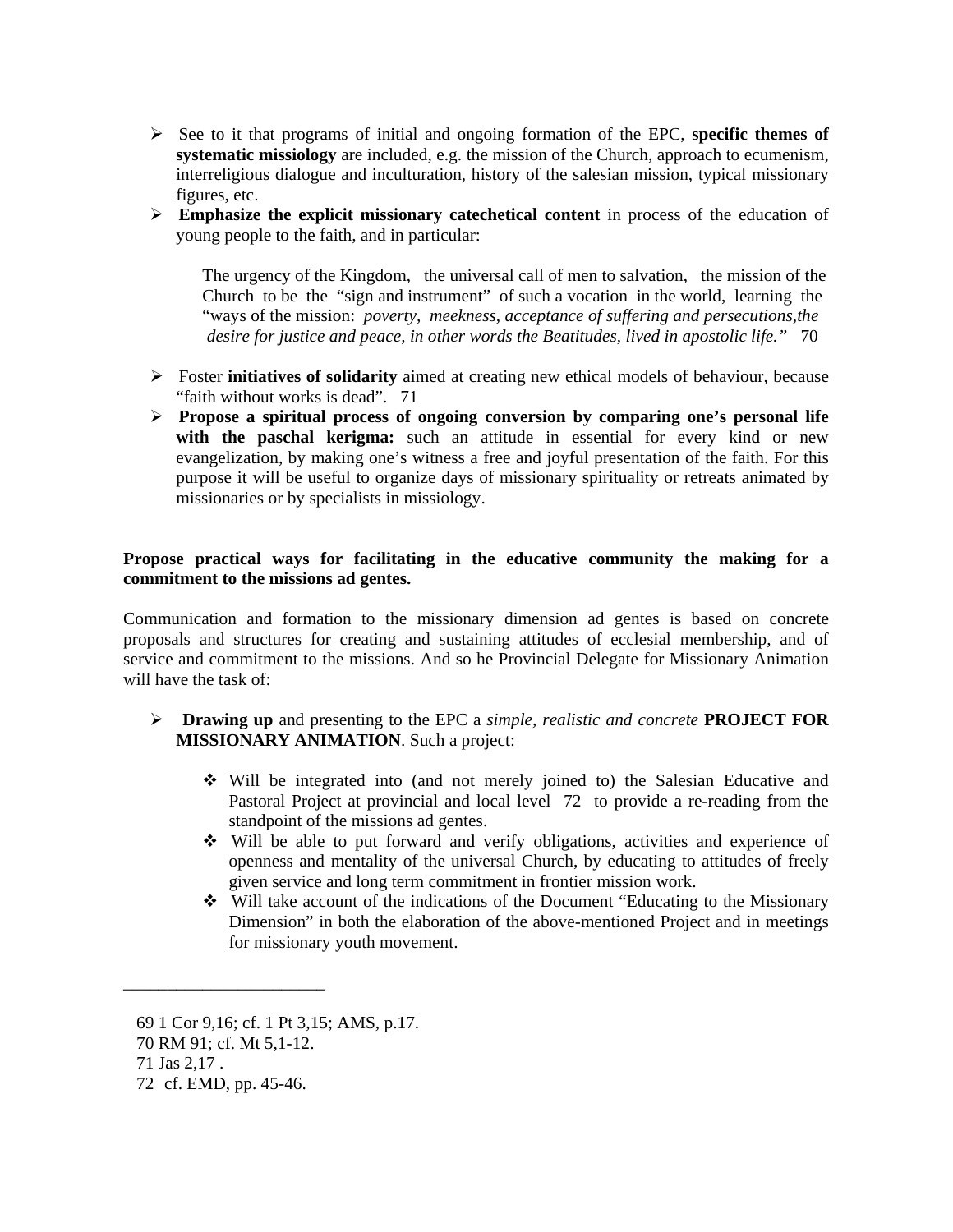**Fostering the creation and development of missionary groups**, ensuring that:

- They work within the *Salesian Youth Movement* to keep alive in the young people and animators the awareness, openness and ability to respond to the most needy sectors of their own geographical area, and towards work on the frontiers of the mission ad gentes 74
- They have a specific formation based on the contents of the mission ad gentes, even thougt they may have to assume different time, forms and deadline, in accordance with local requirements. They can be developed as:
	- o Groups for reflection and study, to analyze more deeply the information they receive and make better known the missionary activity of the universal Church, cultures and religions of peoples far away and immigrants, dangerous, frontier contexts where the missionaries are most at risk, etc.
	- o Working groups to coordinate the realization of specific projects and miniobjectives, maintaining contacts with persons or countries and spreading knowledge of their concrete reality. 75

"The reawakening of missionary awareness *to obtain new levels of faith and commitment* is typical of groups and movements which have a specific interest for the missions, the development of peoples, and international collaboration: *missionary experience then becomes transformed into a process of growth and maturing in the faith*". 76

 **Encouraging and developing the salesian missionary volunteer movement** within the overall volunteer movement promoted by the Province. 77

For this he DIAM, in agreement with the Provincial Delegate for the Volunteer Movement, must:

- Ensure that the candidates volunteering for the missions follow a *formative process of at least a year's duration*, in line with existing programs at national and interprovincial level.
- Prepare volunteer missionaries as to how they *must insert themselves into the Province receiving them,* on their willingness to listen, their "openness to world horizons, to intercultural situations, to interreligious and ecumenical dialogue", and on the space to be reserved for more direct commitment on the frontier of evangelization. 78
- Prepare with the community accepting the volunteers *a program of formation and work*, and follow up the volunteers during their experience.
- Help the communities receiving the volunteers to settle *with equity and discretion* some conditions inherent in their lives, such as a minimum salary, their living conditions, savings, travelling details, journey home, etc.
- Keep in contact with the volunteers even *after their return,* so that they can be active witnesses in the Christian community which sent them, *and bring the richness of their experience* to the formation of other volunteers and the animation of missionary groups.
- Sensitize the EPC to keep always in mind a " culture of volunteer work", emphasizing that:

\_\_\_\_\_\_\_\_\_\_\_\_\_\_\_\_\_\_\_\_\_\_\_\_\_\_\_\_

<sup>74</sup> cf. EMD, p. 47; VIS, p. 8.

<sup>75</sup> cf. AMS, pp. 22-23.

<sup>76</sup> VECCHI J.E., o.c. pp. 294-295.

<sup>77</sup> cf. Salesian Volunteer Movement and Mission, Rome 1997.

<sup>78</sup> cf. ibid. p.17.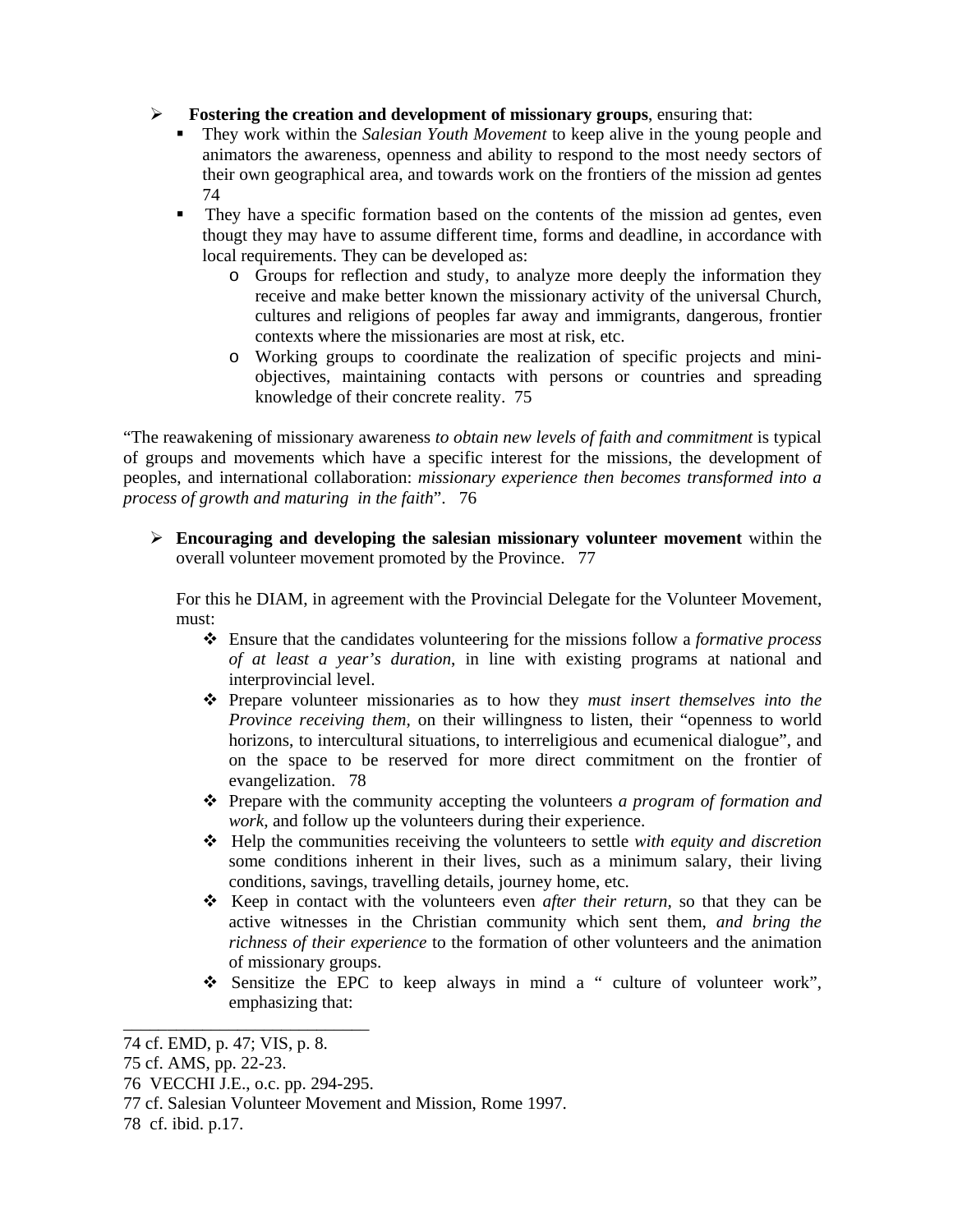• The volunteer missionary movement makes better understood " the linkage and

exchange of riches between Christian communities realized through

volunteer

work, which constitutes the human bridge which makes reciprocal

relationship

- possible". 79
- The salesian missionary movement is the most mature expression of the scope of salesian formation; it makes concrete at a high level Don Bosco's idea of the cooperator. 80
- $\triangleright$  Involve the EPC in the celebration of the Salesian and World Missionary Days. For this purpose it will be useful:
	- To see that each of these "days" is preceded by a *suitable preparation in all local*  communities*, involving those in charge of missionary formation and appealing to their creativity.*
	- \* To make use of the various means available for the purpose: the material sent out by the Missions Department, the multiplication of items contained therein or the result of personal creativity, the provincial newsletter, the local salesian bulletin, and aids put out by the Pontifical Missionary Union.
	- $\cdot \cdot$  To sensitize and educate the Christian community and the young members in particular, to the duty of contribution even financially to missionary work, giving reasons for specific projects, thanking those making offerings, and informing them of the projects concerned.

# **MISSIONARY SPIRITUALITY**

Educating to the missionary dimension and keeping alive the commitment to the mission ad gentes is a satisfying task involving the whole of the person and one which puts him in the forefront of the work of building the Kingdom of God.

The provincial Delegate for Missionary Animation is aware that he received this task as a special vocation which makes demands on his personal resources of *formation, of contemplative ability, and his practical apostolic skill*

\_\_\_\_\_\_\_\_\_\_\_\_\_\_\_\_\_\_\_\_\_\_\_\_\_\_\_\_\_\_

<sup>79</sup> EMD, p. 41

<sup>80</sup> Cf. VIS, "Camminare insieme". 1993, p. 39.